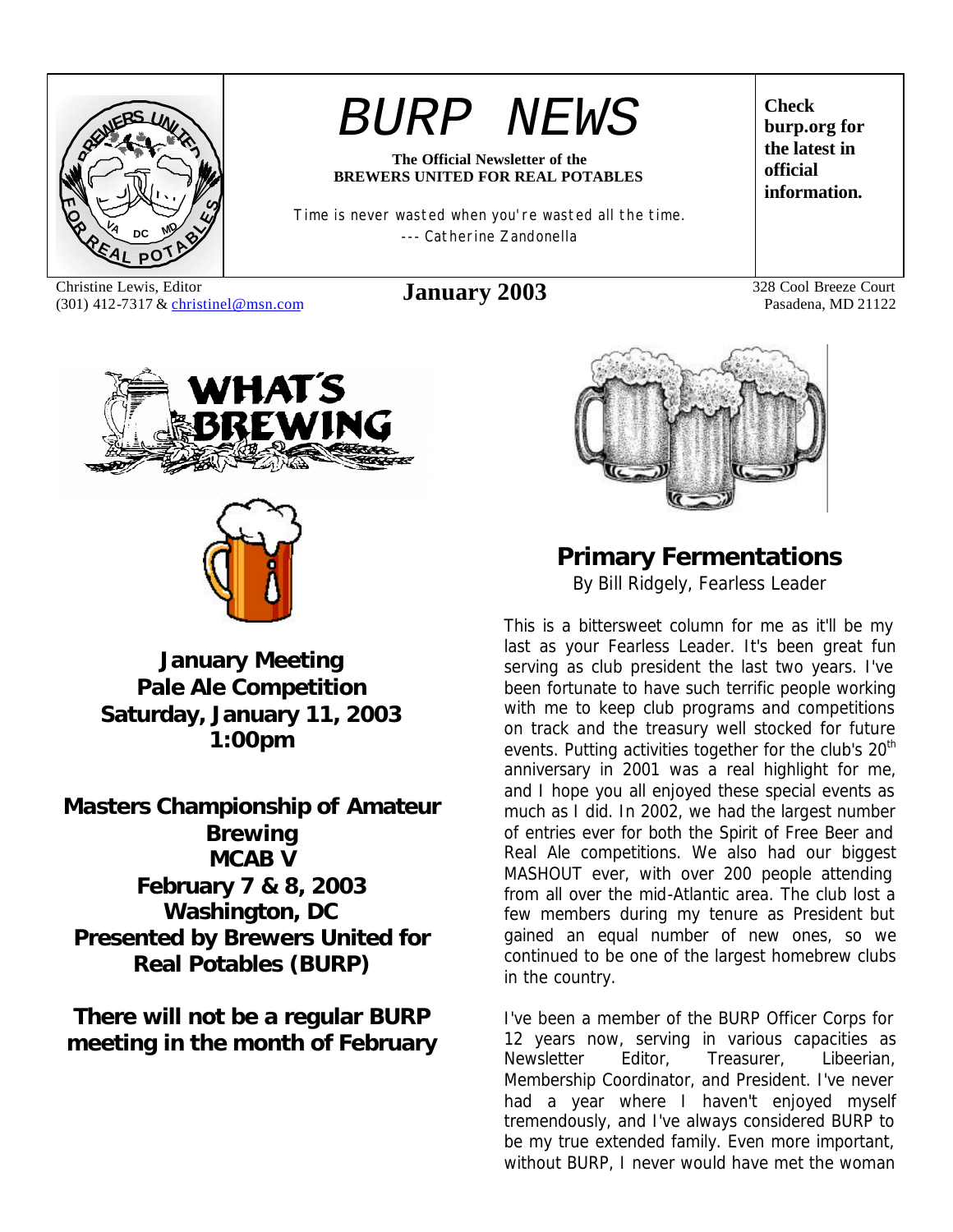who became my life companion. For that if for nothing else, I owe the club a lot.

I still plan on keeping active. The MCAB-V event in February remains at the top of my organizing schedule, and I'd like to stay involved in planning for the 2003 Spirit of Free Beer and MASHOUT events. I'd also like to organize a special educational event in 2003 focusing on indigenous beers of the world, possibly to be held this Spring. A lot of people have expressed interest in this, and I think it would be a lot of fun. After a year of R & R, I may even run again in 2004 for an officer post (but not Fearless Leader. Three times over 10 years is enough for me).

Wendy and I hope to find more time to brew beer in 2003. After all, this is the main reason for our being involved in this wonderful club and great hobby. We'll look forward to seeing you all at the monthly meetings and at peripheral events like BURP bike rides, pub crawls, campouts, and extended travels.

Now it's time to turn things over to a new Fearless Leader with some new ideas for making the club better than ever. I wish the new President good luck and good times in the upcoming year. Finally, I'd like to wish you all a happy and healthy 2003. I look forward to seeing you at the upcoming meetings. So long for now, and Cheers!



### **Vote in the BURP Elections 2003**

It's time once again to vote for BURP officers for the upcoming year. There are two ways you may cast your vote for the candidate of your choice:

1) Vote online – Simply go to http://burp.org/elections, read the candidate statements, and then vote using the handy online ballot. You'll receive an e-mail notification that your vote has been registered and counted.

2) Vote at the Jan 11 BURP Meeting – There will be paper ballots at the January meeting along with a ballot box. Voting will take place during the first 2 hours of the meeting. After this time, votes will be tallied, and results will be combined with the results from the online ballots.

Election winners will be announced and introduced after the ballots have been tallied. All BURP members are encouraged to vote. Best of luck to all of those running for office in 2003.

### **BURP Elections 2003 Candidates for Office**

### **Fearless Leader (President)**

• Rick Garvin

### **Minister of Enlightenment**

• Wendy Aaronson

#### **Ministers of Culture**

• Tom Cannon & Betsy Kepler (jointly)

### **Minister of History**

- Pat & Janet Crowe (jointly)
- Tina Fox

### **Minister of Finance**

• Kathy Koch

### **Minister of Propaganda**

Bob Kepler

### **Minister of Truth**

• Christine Lewis

### **Ministers of the Web**

• Jamie & Paul Langlie (jointly)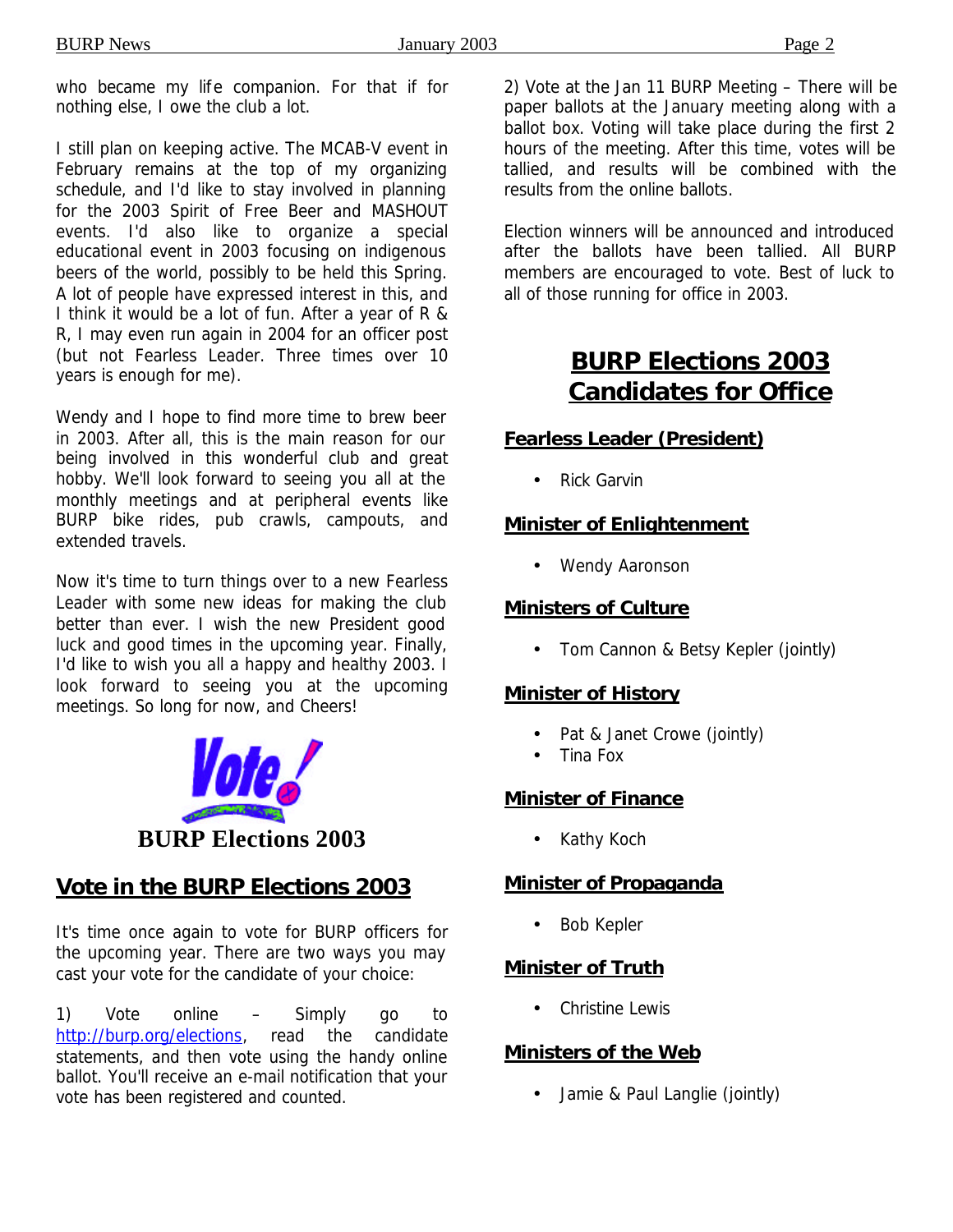### **Mark Your Calendar for MCAB-V, Feb 7-8 2003**

*By Bill Ridgely*

On February 7 and 8, 2003, BURP will host the  $5<sup>th</sup>$ Annual Masters Championship of Amateur Brewing in Arlington, VA and Washington, DC.

MCAB is a national homebrew competition organized by volunteers committed to identifying and recognizing excellence and achievement among amateur brewers. The participants are winners of thirteen qualifying competitions held across the United States and Canada. Since MCAB qualifiers must have already displayed a high level of brewing skill, it is generally considered the World Series of home brewing.

MCAB is more than a competition, though. It's also a great educational and social event, and all activities but the competition itself will be open to everyone. There will be a special reception on Friday evening, Feb 7 sponsored by Hop Union. On Saturday afternoon, following the competition, a special program will be held at the world famous Brickskeller in Washington, holder of the Guinness World Record for the largest number of different beers sold in one establishment (over 1,000 brands). Bob Tupper, creator of the worldrenowned Tupper's Hop Pocket Ale and Pils, will host the program. Bob will talk about the vision behind his products and how that vision was brought to reality. The program will also feature a roundtable discussion featuring other GABF-winning brewers from the Washington, DC area (all, of course, with samples of their beers for tasting).

Saturday night will feature a gala awards banquet followed by a social featuring more award-winning beers and brewers.

The total cost for the event, including all receptions, lunch and feature program at the Brickskeller, and Saturday banquet, is \$50 (a true bargain considering the high quality of the programs offered and the amount of beer and food to be provided).

Please visit the MCAB website at http://burp.org/mcab5 for further info and a registration form. Those without web access can contact MCAB organizer Bill Ridgely at 301-762- 6523 or e-mail ridgely@burp.org for details. A registration form is also included below.

I look forward to seeing you at MCAB-V.

### **A Burns Afternoon**

Since the January 11 BURP meeting is the closest one to Robbie Burns birthday, we will anticipate the actual date and have BURP's own Burns Afternoon at that meeting. Our resident Scots lassie Alison will supply the Haggis. The traditional accompaniments are neeps and tatties. Joyce (nee Graham) will supply the neeps (turnips to sassenachs, in twa colours). We would like a volunteer to bring tatties, mashed. Please call Joyce at (703) 830-3850 to volunteer.

The Address to a Haggis will be declaimed by Wee Geordie Chris (a translation will be available).

An essential element of the Burns celebration is the tasting of the Water of Life, **uisge beatha** in Gaelic, corrupted to *whiskey* by the English. So bring your favorite single malt and try a wee dram of every one else's.

For your information, this is Burns Address to a Haggis, with some translation of obscure Scots.

### **Address to a Haggis**

| Fair fa' your honest, sonsie face,<br>Great chieftain o the puddin'-race!                                                                                                                     | cheerful                        |
|-----------------------------------------------------------------------------------------------------------------------------------------------------------------------------------------------|---------------------------------|
| Aboon them a' ye tak your place,<br>Painch, tripe, or thairm:<br>Weel are ye wordy of a grace<br>As lang's my arm.                                                                            | above<br>paunch, guts<br>worthy |
| The groaning trencher there ye fill,<br>Your hurdies like a distant hill.<br>Your pin wad help to mend a mill<br>In time o need,<br>While thro your pores the dews distil<br>Like amber bead. | <b>buttocks</b><br>skewer       |
| His knife see rustic Labour dight,<br>An cut you up wi ready slight,                                                                                                                          | wipe<br>skill                   |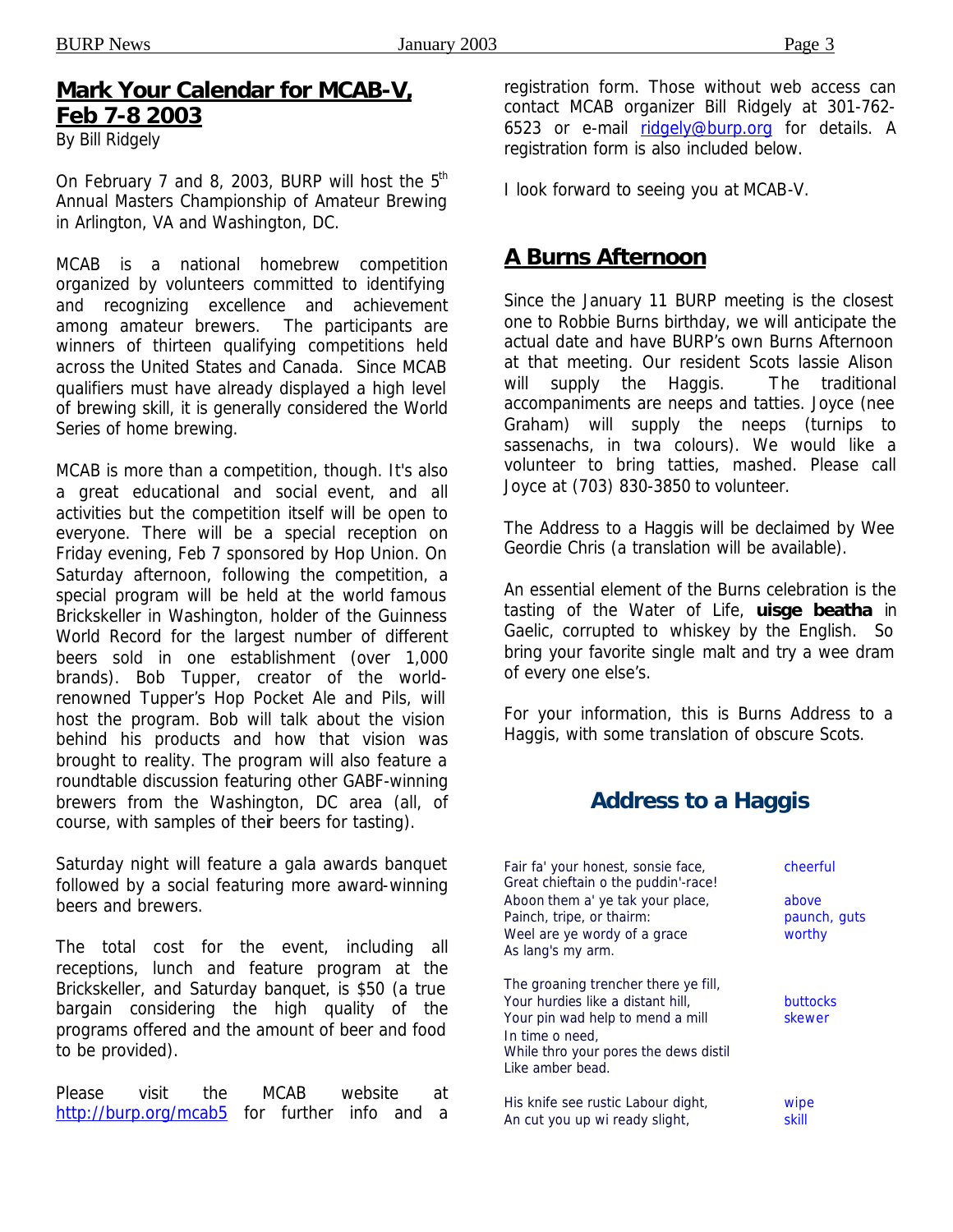| Trenching your gushing entrails bright,<br>Like onie ditch;<br>And then, O what a glorious sight,<br>Warm-reekin, rich!                                                                                                                           | digging                           |
|---------------------------------------------------------------------------------------------------------------------------------------------------------------------------------------------------------------------------------------------------|-----------------------------------|
| Then, horn for horn, they stretch an strive:<br>Deil tak the hindmost, on they drive, well-swollen bellies, soon<br>Till a' their weel-swall'd kytes belyve<br>Are bent like drums;<br>The auld Guidman, maist like to rive,<br>'Bethankit' hums. | burst                             |
| Is there that owre his French ragout,<br>Or olio that wad staw a sow,<br>Or fricassee wad mak her spew<br>Wi perfect sconner,<br>Looks down wi sneering, scornfu view<br>On sic a dinner?                                                         | sicken<br>disgust                 |
| Poor devil! see him owre his trash,<br>As feckless as a wither'd rash,<br>His spindle shank a guid whip-lash,<br>His nieve a nit:<br>Thro bloody flood or field to dash,<br>O how unfit!                                                          | weak, rush<br>fist, nut           |
| But mark the Rustic, haggis-fed,<br>The trembling earth resounds his tread,<br>Clap in his walie nieve a blade,<br>He'll make it whissle;<br>An legs an arms, an heads will sned,<br>Like taps o thrissle.                                        | choice<br>trim<br>tops, thistle   |
| Ye Pow'rs, wha mak mankind your care,<br>And dish them out their bill o fare,<br>Auld Scotland wants nae skinking ware<br>That jaups in luggies:<br>But, if ye wish her gratefu prayer,<br>Gie her a Haggis!                                      | watery<br>splashes,<br>porringers |
| Happy New Year                                                                                                                                                                                                                                    |                                   |
| Peter & Joyce Long                                                                                                                                                                                                                                |                                   |
|                                                                                                                                                                                                                                                   |                                   |
| ? ? ? ? ? ?                                                                                                                                                                                                                                       | ?                                 |

Q: What does Santa prefer on his rounds?



*RYDler*

### **BURP 10 and 20 Years Ago**

*Compiled By Bill Ridgely*

#### **20 Years Ago, January 1983**

The election of BURP officers for 1983 took place at the January meeting. The winners were Ralph Semler (Pres), Phil Angerhofer (VP-Projects), Dave McColloch (VP-Programs), Dan McCoubrey (Secretary), and George Burgess (Treasurer). Annual dues of \$10 per person were also collected at the meeting (Those joining after January were prorated \$1 per month). As of January 1983, there were 26 dues paying members in the club. The highlight of the Jan meeting was a presentation by Joel Greenfeld (proprietor of Wine Craft in Randallstown) on his efforts to build Maryland's first brewpub in the Fells Point section of Baltimore. Joel's biggest hurdle was getting state laws changed to allow this new type of combined operation, and he was receiving a great deal of opposition from the liquor store lobby (**Note**: This effort never panned out, and Sisson's Restaurant in Baltimore eventually became the first true brewpub in the state).

#### **10 Years Ago, January 1993**

The tradition of holding BURP officer elections at the January meeting continued, with new officers Wendy Aaronson (Pres), Rick Garvin (Education), Tim Artz (Culture), Bruce Feist & Polly Goldman (Truth), Bill Ridgely (Propaganda), Larry Koch (Finance), and Dot Steller (Information) taking over for 1993. Outgoing Pres Jim Dorsch used his last column to recognize a year of accomplishments, including the first 12 BURP members to pass the BJCP exam after taking Rick Garvin's excellent preparatory class.

Tim Artz wrote about the first bulk grain buy he had coordinated for the club. In all, 2,200 pounds of DWC grain malt were purchased, weighed, and sold to club members at greatly reduced cost. The amount of work involved was phenomenal, however, and neither Tim nor any other club member ever attempted a mass buy of this scale again.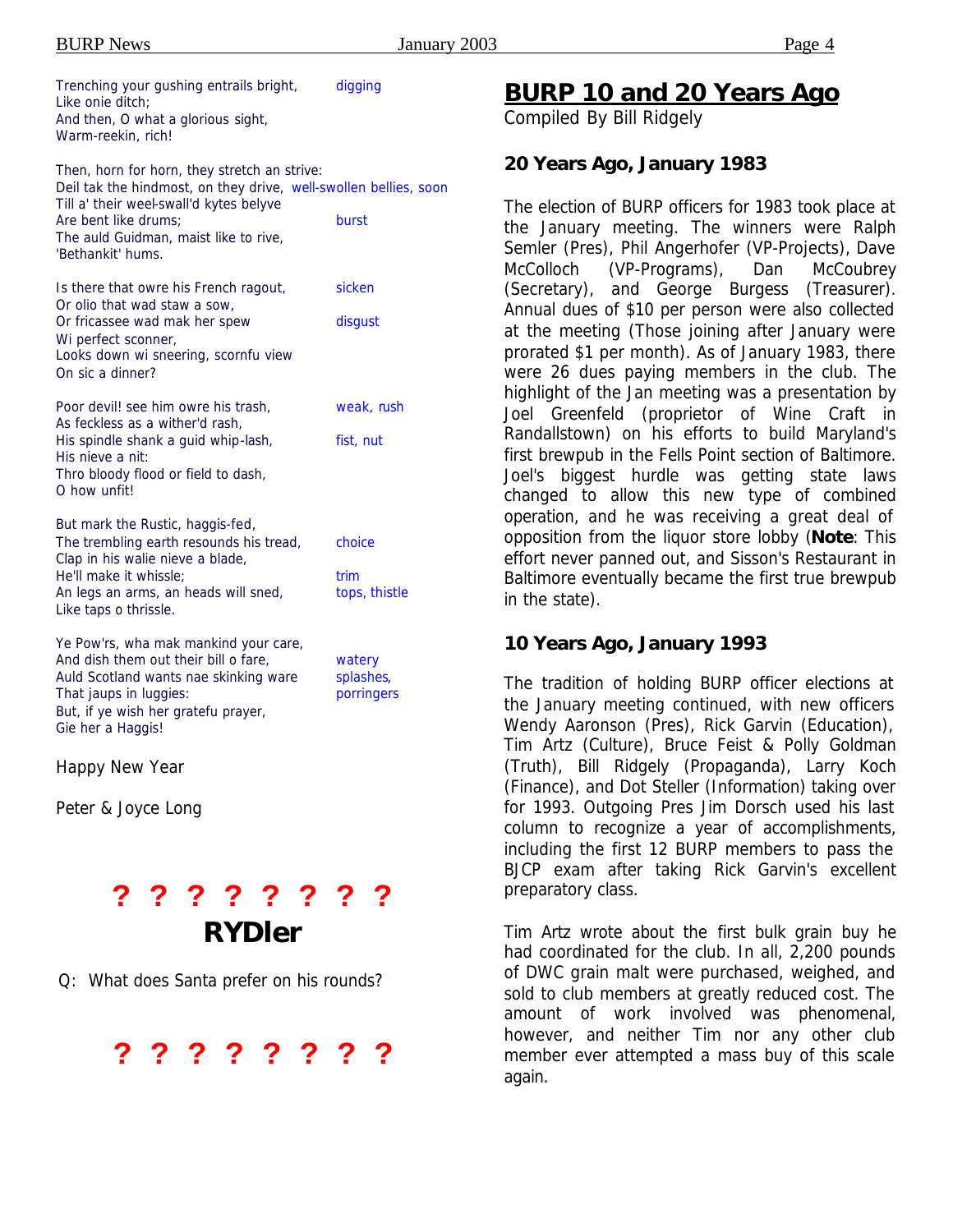*Minister of Truth*

*Minister of Propaganda*

*Minister of Prosperity*

*Web*

*Minister of the* 

(301) 588-0580 roanne2@aol.com

christinel@msn.com

kepler@burp.org

(301) 933-3081 langlie@burp.org

kdkoch@erols.com

schmidt@burp.org

Finally, outgoing newsletter editor Erik Henchal got on his soapbox to make some suggestions to improve the club and its programs. A number of these (including adding an educational session to each meeting, formulating club bylaws, adopting AHA competition rules, and planning and conducting a nationally-sanctioned competition) eventually came to pass.

### **Editors' Corner**

*By Christine Lewis, Minister of Truth*

**Articles for the February issue of the** *BURP News* **are due by 5:00 P.M. on Wednesday,**  February 12. As always, all subjects related to brewing, recipes, and travel logs are welcome. Meeting reports are also appreciated.

If it was a Rodenbach Alexander, I could see why…

### **Texan Killed Friend Who Drank Last Cold Beer**

Reuters, Friday, December 6, 2002

BANDERA, Texas - A jury on Thursday handed a life prison sentence to a Texas man who shot and killed a longtime friend he accused of drinking the last beer in his refrigerator.

Jurors deliberated for less than two hours before passing the sentence on Steven Brasher, 42, for the murder of Willie Lawson, 39, on Nov. 5 last year.

"There was only two beers left, so I took one, and I told Willie not to take my last beer," Brasher said in a taped statement that was played during the trial.

Testimony showed Brasher shot Lawson in the head with a pistol after the two began arguing over the missing beer. Brasher maintained the shooting was an accident.

| BURP UFFILERS                     |                                              |                                         |  |
|-----------------------------------|----------------------------------------------|-----------------------------------------|--|
| <b>Office</b>                     | <b>Officer</b>                               | <b>Phone/E-mail</b>                     |  |
| <b>Fearless Leader</b>            | <b>Bill Ridgely</b>                          | $(301)$ 762-6523<br>ridgely@burp.org    |  |
| Minister of<br>Enlightenment      | Wendy Aaronson                               | $(301) 762 - 6523$<br>aaronson@burp.org |  |
| <b>Co-Ministers of</b><br>Culture | <b>Steve Marler</b><br><b>Robert Stevens</b> | $(703)$ 527-4628<br>marler@burp.org     |  |

Christine Lewis (301) 412-7317

Bob Kepler (703) 218-3776

Kathy Koch (703) 256-4285

**BURP OFFICERS**

|  | The Kepler Kitchen |
|--|--------------------|

Jamie Langlie Paul Langlie

*Libeerian* Wendy Schmidt (703) 866-0752

~ Holiday Recipe Review ~

Welcome back to another edition of The Kepler Kitchen - where everything tastes better with beer. The BURP Holiday Party once again proved that people who care enough to brew their own beer are also crafty enough to cook up wonderful dishes with beer.

Mister Pig appeared in several incarnations such as **Joyce Long**'s Sam Adams basted pulled pork with spicy sauce, **Alison Skeel**'s Hop Devil Smithfield Ham (21 pounds and cooked for 6 hours!), and **Wendy Aaronson**'s scotch ale braised ham served with wit infused red cabbage kraut. **Bob and Betsy Kepler** brought their coriander-mustard seared pork loin sliced into a crock-pot of cherry stout sauce. However, the Piggy Prize goes to **Rick Garvin** for his Bauern Schmaus or "Farmers Plate" which featured bratwurst, knockwurst, frankfurter, bacon, his homemade linguica, and an onion sauerkraut with chopped apples cook in Calvados – a French distilled apple brandy.

Other meat dishes included **Steve Marler**'s "Dark Horse Holiday Roast Beef" cooked with North Coast Brewing Co's Old Stock Ale, **Lynne Ragazzini and**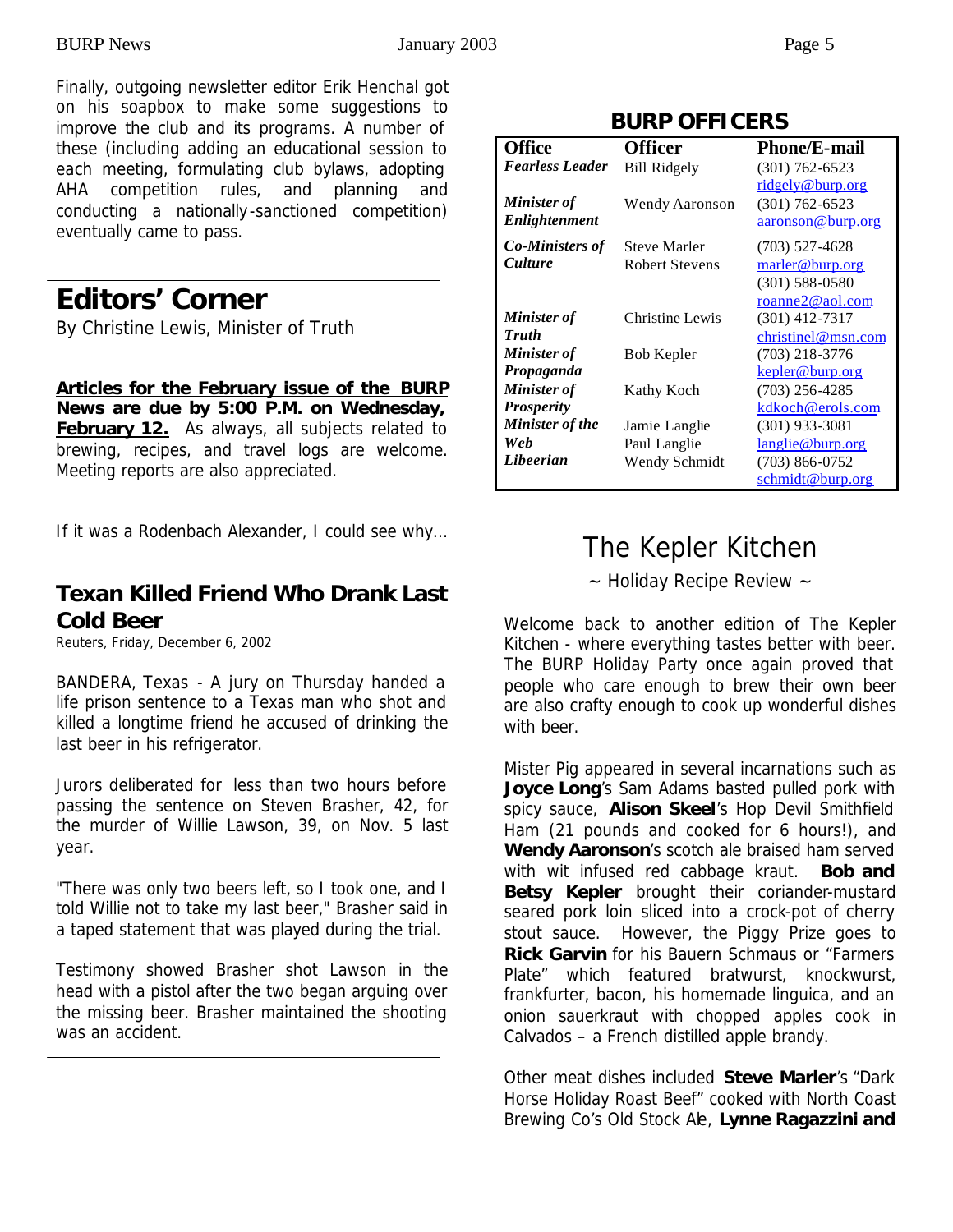**Doug Kruth's Dominion Lager beer braised** brisket, **Polly Goldman**'s Lamb, and **John Esparolini**'s Victory Storm King beef stew.

Greens and vegetables are not always prominent at BURP meetings, and so it was a delight to sample **Janet Crowe**'s Spicy Lemon Swiss Chard. The earthy flavors of chard and garlic were livened by a zesty zip of hot pepper, lemon, and light lager. Other 'sides' included the **AaronRidge** bock and onion cheese spread and **Deirdre Reid**'s baked pasta with tomatoes, shiitake mushrooms and prosciutto. (Deirdre referred me to the recipe listed at

http://www.epicurious.com/run/recipe/view?id=13 344).

Finishing of the evening were fantastic desserts. Among them were **Marler**'s "Dark Horse Bread Pudding" made with Young's Double Chocolate Stout, and **Alan Hew**'s "Scottish Tablet" which was kinda like a cross between toffee and fudge and had a generous amount of Scotch whisky. The "WOW Award" goes to **Holly Mattus** for her Buche de Noel or "Yule Log". Holly actually studied to make this dessert at L' Academie de Cuisine in Bethesda. Her homework paid off. The Buche de Noel made such a stunning centerpiece on the dessert table. The ornate Yule log was a rolled and fully decorated cake including buttercreams, coffee liqueur, marzipan holly leaves, and meringue truffle decorations. Bravo!

Many thanks go out to these cooks, and others not mentioned, who go above and beyond to contribute to the potluck table each month (you know who you are – or aren't!). Contributing food goes hand-in-hand-in-mouth with paying dues and sharing beer, and is a integral part of the club experience. Cheers and Bon Appetit!

Here are two of the recipes I collected from the Holiday Meeting.

#### *Alan Hew's Scottish Tablet*

- 5 # Cane Sugar
- 2/3 c. Unsalted Butter
- 2/3 c. Scotch Whisky
- 1 can Eagle Brand Condensed Milk

Combine all the ingredients in pot twice as large as the volume of ingredients (the simmering mix will expand). Turn the heat on medium-high. Keep stirring until the mixture comes to the boil. If you get brown caramel streaks, lower the heat a bit, and continue stirring. Once the mixture boils, set the heat on low and stir occasionally. Cook for about 20 minutes as the mixture starts slowly browning. Use a candy thermometer and simmer at 230 degrees until the moisture evaporates and the bubbles start to recede. The longer you cook the mixture the darker and stronger the flavor, so don't overdo it.

Pour the mixture into a buttered baking dish. Scrape out as much of the mixture as you can, as it will set in the pan to concrete hardness, and someone will just have to eat what's left in there. Once it has cooled you can cut it into blocks.

#### *Janet Crowe's "Spicy Lemon Swiss Chard"*

- 2 # Swiss Chard rinsed and roughly chopped
- 2 tsp Crushed Red Pepper Juice From Half a Lemon
- 4 Garlic Cloves minced
- ¼ cup Light Lager

Wilt the chard in a hot Dutch oven. Add hot pepper and garlic and let the chard cook down. Add the beer and lemon. That's it!

### **? ? ? ? ? ? ? ?**

### *Answer to January RYDler:*

A: In a poll of Realbeer.com readers, five out of six participants (83%) said they thought Santa prefers beer and chips. Milk and cookies received 9% of the votes and wine and cheese 6%. A Real Beer Media spokesperson acknowledged the results would likely be different at Milkandcookies.com.

### **? ? ? ? ? ? ? ?**